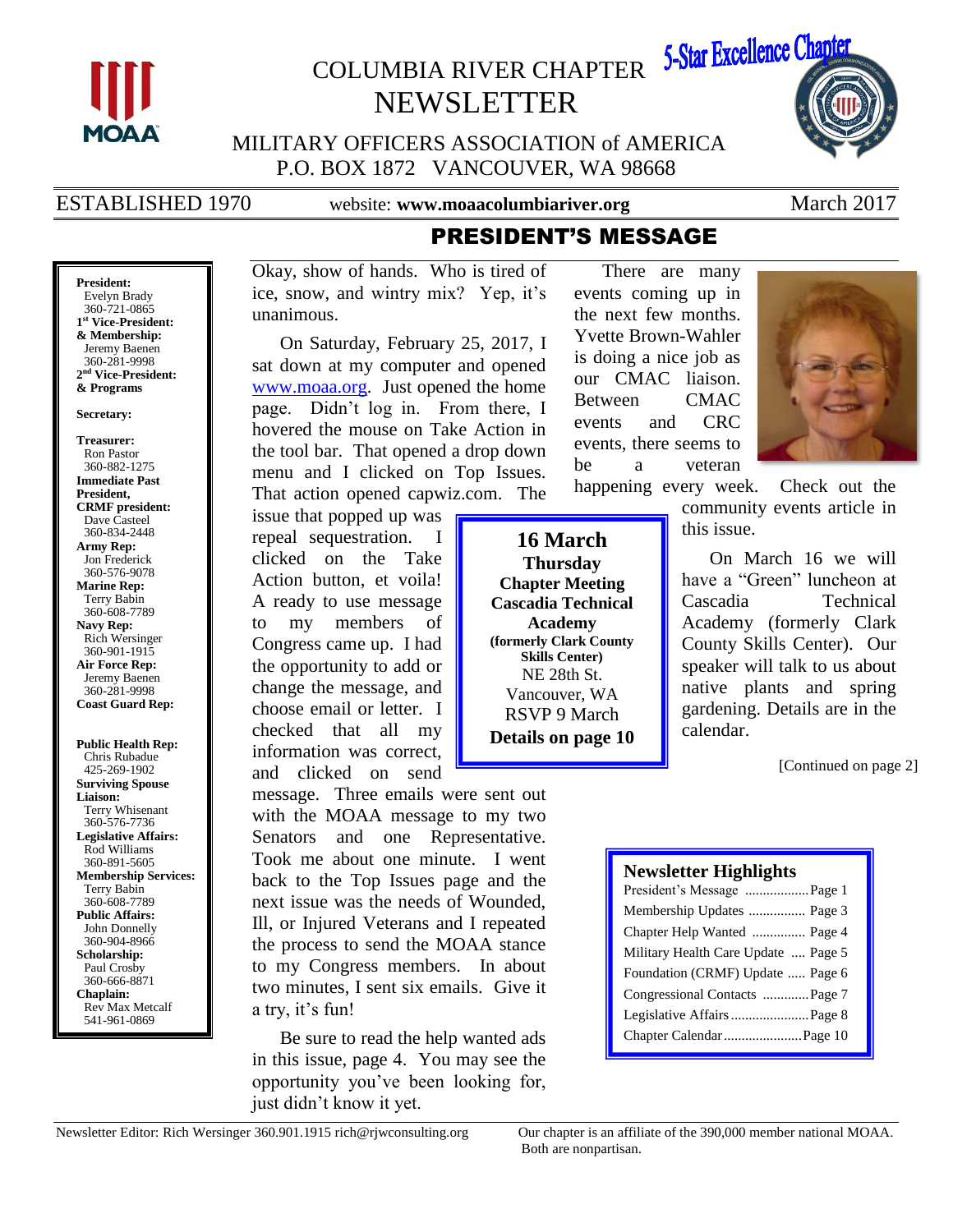### President's Message continued

Chapter members continue to visit with **Bob Cross**. By all accounts he is doing better and has an outstanding attitude. Please continue to keep him and Liz in your thoughts and prayers. All this positive energy is bound to help!

Please help us decide our social event for June. For several years, we have gone to Bethany Vineyards for wine tasting and food. It is a beautiful outdoor venue but it might be time for a change. Ideas anyone? We can get together at the American Legion Hall Post 14. If we buy alcohol at the bar, we are able to bring in our own food. We can do a wine/beer tasting there with appetizers and desserts. What would you like to do for our June event? If you don't tell us, we may pick something you don't want to do. Let any board member know.

Keep smiling, and remember, never stop serving.

**Evelyn Brady President**



### *Veterans Townhall by Dave Casteel*

Time/Date: 17:00 to 19:30/ Monday, March 20

Location: VA Vancouver Campus 1601 E. 4th Plain Blvd. Vancouver Bldg. 11, Columbia Room.

Veterans, family members & media representatives are invited!

The VBA Claims Clinic starts at 5 pm – Veterans can meet one-on-one to speak to a VBA Claims specialist regarding their claims or to a VAPORHCS Patient Advocate about any specific health care related issue or concern.

The Director of VAPORHCS and the VBA Portland Regional Office will start the Town Hall at 6 p.m. where they will share information and provide plenty of time for questions from attendees.

The event will be broadcasted on Facebook Live on the VAPORHCS Facebook page.

Questions?

Contact VAPORHCS Public Affairs at 503-402- 2975, VHAPOR-PublicAffairs@med.va.gov

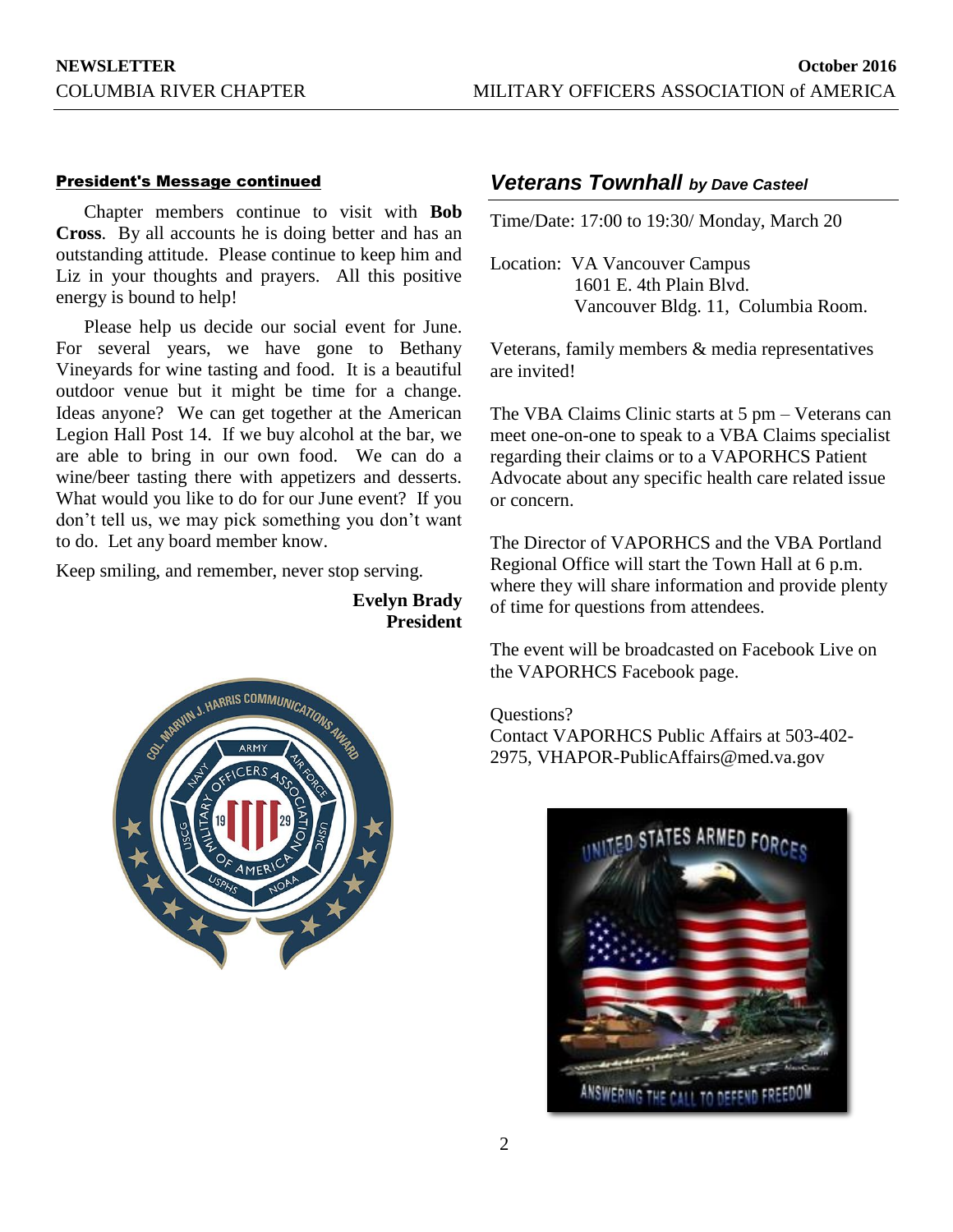## *Membership Update by Jeremy Baenen*

The few – the proud – the Marines! Since our last newsletter, I would like to welcome and introduce **James (Jim) and Candee Renton** to our chapter. **Jim** spent 14 years in the USMC. Many of you probably know **Jim** if you spent any time at 40 et 8 where he has worked for many years. He has also participated with us at other chapter events and we are really happy to see him formally join our ranks. Thank you both for you and your family's service to our country and welcome to the chapter!

Those who have spent any time with MOAA know the value of belonging to MOAA and our chapter. But when you're talking to a potential new chapter member, it's important to remember that many officers may have only limited knowledge of MOAA's chapter system. This year is the time for them to join our chapter to add their voice to the thousands of other MOAA members making a difference on the legislative front and in their communities. Here are three good reasons for any officer to join MOAA today:

1. **Make yourself heard** – MOAA chapters provide critical grassroots support for national legislative agendas. Military benefits are under attack and MOAA stands up to preserve them.

2. **Giving back to the community** – Chapter members are MOAA's ambassadors in their communities, supporting countless programs that make a difference in the lives of others and continuing to make "officership" service even though no longer wearing the uniform.

3. **Value added to chapter member lives** – Our chapter sponsors interesting programs and opportunities to interact with civic, political, military and business leaders on issues important to our members.

If you would like to reach me, you can e-mail me at [Jeremy.Baenen@gmail.com](mailto:Jeremy.Baenen@gmail.com) or call my cell 360- 281-9998.

> **Jeremy Baenen Membership Recruitment Committee**

## *Chapter ~ Membership Eligibility*

Chapter membership is open to active duty, National Guard, Reserve, retired, and former commissioned officers and warrant officers of the following uniformed services: Army, Marine Corps, Navy, Air Force, Coast Guard, Public Health Service, and National Oceanic and Atmospheric Administration. Surviving spouses of deceased officers are also eligible to join.

## *Columbia River Chapter ~ Affiliate*

Our chapter is an affiliate of the 390,000 member national MOAA which is the nation's largest and most influential association of military officers. MOAA and the chapter are nonprofit, politically nonpartisan organizations. Our chapter is an IRC 501(c)19 war veterans organization.

### *Newsletter Editor*

Newsletter Editor: Rich Wersinger. You can contact him at 360-901-1915 or e-mail him at rich@rjwconsulting.org.

Our Chapter Secretary coordinates calendar inputs and newsletter distribution.

### *Newsletter Distribution*

We continue to distribute our newsletter by e-mail, so if you are receiving this via postal service and would prefer e-mail please notify our Chapter Secretary, Rod Heidelberg.

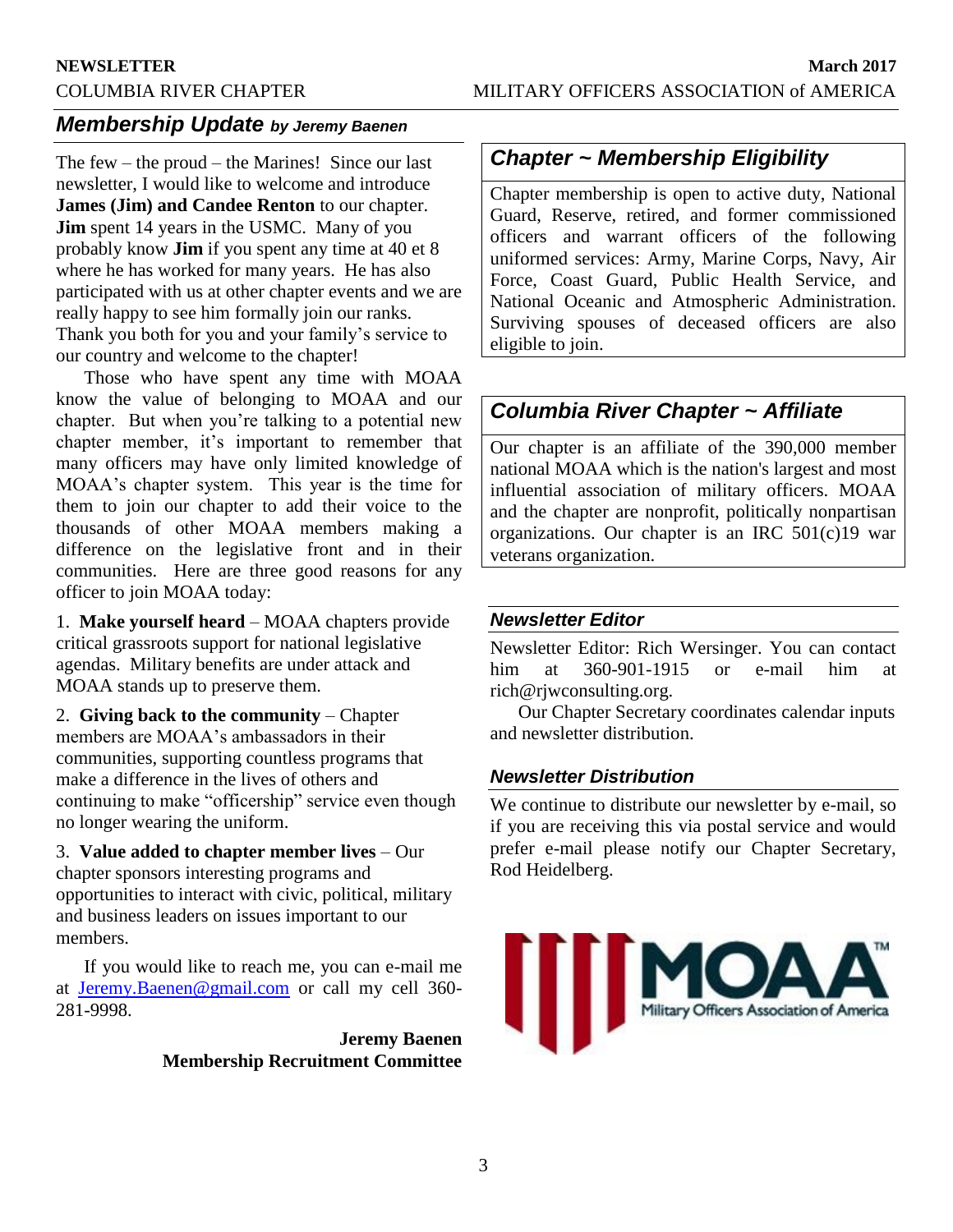## **Help Wanted**

## **SECRETARY**

The Columbia River Chapter (CRC) is looking for a Secretary to serve on the Executive Board. If you are looking for a way to make your life more interesting and interactive, this job is for you. Duties include taking and distributing minutes of all Board Meetings. Responsible for sending out electronic and paper newsletters six (6) times per year. Responsible for sending out electronic messages to the general membership when needed. The CRC is an equal opportunity employer. Special consideration given to veterans, surviving spouses, and member spouses.

Please contact Evelyn Brady at (360) 721- 0865 or [evelynbrady@rocketmail.com.](mailto:evelynbrady@rocketmail.com)

## Help Wanted

## **TREASURER**

The Columbia River Chapter (CRC) is looking for a Treasurer to serve on the Executive Board. If you have never been convicted of a felony, you qualify! Duties include maintaining the CRC financial books, preparing reports to the Executive, collecting annual dues, handling the money at the door of our meetings. Other duties as assigned. The CRC is an equal opportunity employer. Special consideration given to veterans, surviving spouses, and member spouses.

Please contact Ron Pastor at (360) 882- 1275 or [pastor2718@comcast.net.](mailto:pastor2718@comcast.net)

## Help Wanted

## **PROGRAM CHAIRPERSON**

You don't want to miss this exciting opportunity! The CRC is seeking an imaginative, fun loving and energetic person to plan and execute 8 member events per year. This is the job for you if you are enthusiastic and eager to try new experiences. The CRC is an equal opportunity employer with special consideration to veterans, surviving spouses, and member spouses. Our salary is competitive with all other MOAA Chapters.

Please contact Evelyn Brady at (360)721-0865 or [evelynbrady@rocketmail.com.](mailto:evelynbrady@rocketmail.com)

## Help Wanted

## **ROSTER MANAGER**

If you are looking for an opportunity to ease into serving on the Executive Board, this position is just what you want. The CRC is seeking an organized, methodical person to keep our roster up to date. When new members join, you will add them. When members leave the chapter, you will take them off. In January of each year, you will submit our Chapter roster to national MOAA. The CRC is an equal opportunity employer with special consideration given to veterans, surviving spouses, and member spouses. Don't forget about the competitive pay scale! Please contact Evelyn Brady at (360) 721 0865 or [pastor2718@comcast.net.](mailto:pastor2718@comcast.net)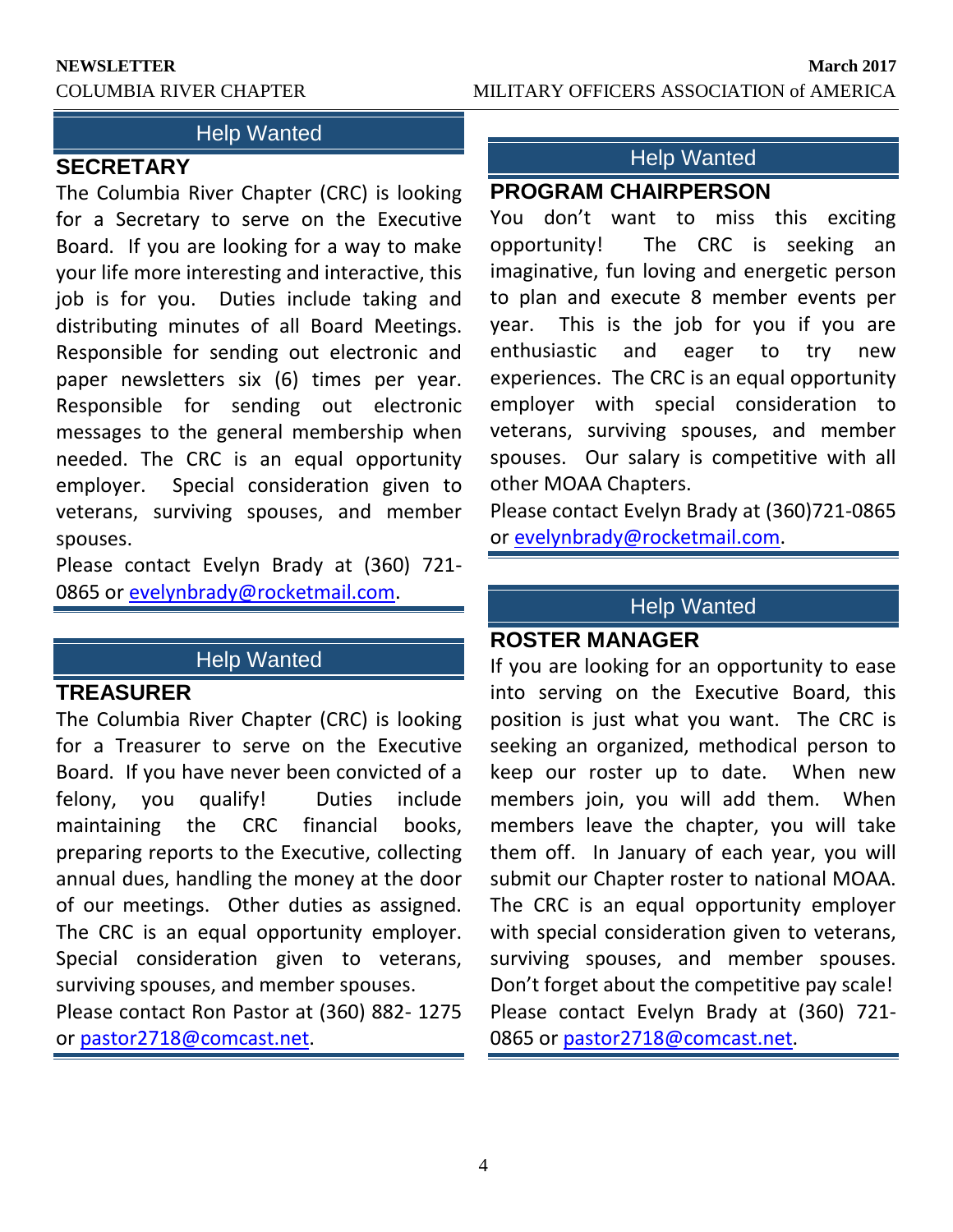### COLUMBIA RIVER CHAPTER MILITARY OFFICERS ASSOCIATION of AMERICA

## *Military Health Care Update: Surviving Spouse Advisory Committee: by Sharon DeVaney*

When servicemembers and dependents turn 65 and they enroll in Medicare, they also will become eligible for TRICARE For Life (TFL). No fees are associated with TFL, however, beneficiaries must pay the Medicare Part B premiums to stay enrolled in TFL. TFL works as the secondary payer to Medicare; Medicare pays 80 percent of covered services, and TFL pays the remaining 20 percent. TFL also pays the Medicare deductible. Generally, beneficiaries should not have any out-of-pocket costs for Medicare and TRICARE-covered services.

Under provisions of the FY 2017 National Defense Authorization Act (NDAA), TRICARE benefit plans for servicemembers and dependents under age 65 will be streamlined from three plan types to two. TRICARE Select is the new preferred provider option; it will replace TRICARE Standard. The new TRICARE Select will have an Extra-like network of TRICARE providers who will have agreed to accept a pre-negotiated rate of payment. The other option is TRICARE Prime. It will be modernized so the majority of referrals to specialists from primary care managers will no longer be required to through a pre-authorization process.

TRICARE also has new preventive care coverage, including the Cologuard colorectal cancer screening exam and BRCA1 or BRCA2 gene testing for breast cancer. For children and families, TRICARE's benefit coverage will be consistent with the American Academy of Pediatrics' standards of care of well children over age 6. Beneficiaries using TRICARE Standard no longer will pay cost shares for well-child screening and preventive visits. Learn more about the new preventive care coverage on MOAA's website.

Regarding pharmacy changes, TRICARE Pharmacy contractor, Express Scripts, announced CVS pharmacies no longer would process prescriptions as of Dec. 1, 2016. Instead, Walgreens pharmacies returned to the TRICARE network. Beneficiaries who had been using CVS should have been notified how they could transfer their prescriptions to a nearby network pharmacy.

You can find your closest TRICARE network pharmacy using the Express Scripts website [www.express-scripts.com.](https://www.express-scripts.com/index.html)

The FY 2017 NDAA also included a provision that would allow dependents of retired members to purchase hearing aids at-cost. MOAA is working closely with DoD's TRICARE department on the details of this benefit and likely will have updates in a few months.

**Sharon DeVaney Surviving Spouse Advisory Committee Member**

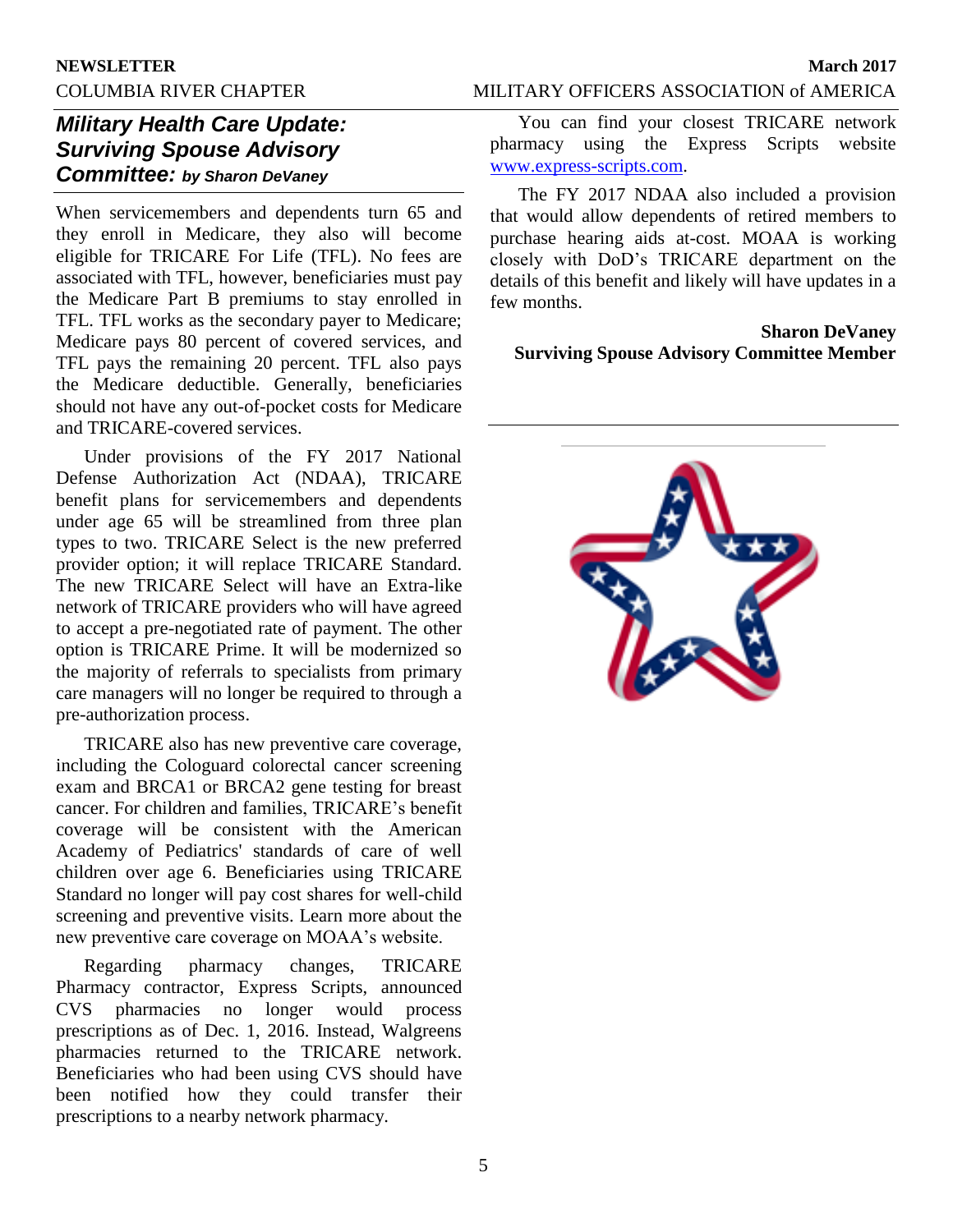# **NEWSLETTER March 2017**

### COLUMBIA RIVER CHAPTER MILITARY OFFICERS ASSOCIATION of AMERICA

### *Foundation (CRMF) Update by Dave Casteel*

On behalf of the Officers and Board of Directors, I would like to thank members for their generous donations to the Columbia River MOAA Foundation (CRMF). As of the end of February, members donated \$1,665 to the Scholarship fund and \$1,961 to the Support the Troops fund so far in 2017. This brings these funds to \$10,665 in our Scholarship fund and \$5,865 in our Support the Troops fund.

If you attended the January annual meeting you learned that in 2016 we made a onetime sweep of \$6,000 to the Clark College Foundation to increase the size of the MOAA CRC Endowment as well as contributing \$1,388 towards three \$1,000 scholarships. One reason for the additional contributions to the endowment was that their earnings exceed what we can earn from a bank; another reason is that by increasing the endowment at Clark, we can, over time, reduce our annual share of the Clark scholarships cost. We also sent \$1,000 to the WSU-Vancouver Foundation to fund our single \$1,000 scholarship there (we don't have an endowment at WSU-Vancouver, so the entire scholarship comes out of our funds).

While \$10,665 sounds like a lot, remember your board believes it prudent to retain three years of our annual average outlay. This retained threshold is \$9,000. Anything over this amount on December 31 is swept to Clark Foundation in January of each year. The January 2017 sweep amount was \$650.00.

The Chapter board decided to increase the WSU-Vancouver scholarship from \$1,000 in 2016 to \$1,500 in 2017. The reason for this is tuition is much higher at WSU. It is our goal to have an endowment at WSU-V one day as well.

Regarding the Support the Troops fund, your chapter and CRMF boards are in discussion with the Fisher House to contribute between \$1,000 and \$2,000 towards capital needs. Of course, we continue to deliver your food donations as you donate them. We are also looking at increasing the use of the fund for worthy needs that come up elsewhere in the community throughout the year. We are currently working on developing guidelines for this.

You can rest assured that 100% of your donation goes directly towards these two funds based on your designation. This is because the chapter pays the small administrative fees the CRMF incurs. The chapter uses your dues toward this purpose.

You can learn more information by going to the chapter website, [www.moaacolumbiariver.org](http://www.moaacolumbiariver.org/) and hovering your mouse over "Foundation (CRMF)." From there, you can select one of the six drops downs (Why the 501(c)3 was Created, Why Support the CRMF, How to Donate, CRMF By-Laws, Annual Financial Statement, and Officers).

Again, thank you for your generosity helping those in our community.

Donations may be made any time by handing it to either the CRC or CRMF treasurer at a monthly event with your fund designation(s), or by mailing it to the chapter at P.O. Box 1872, Vancouver, WA 98668.

### **Dave Casteel President, Columbia River MOAA Foundation**

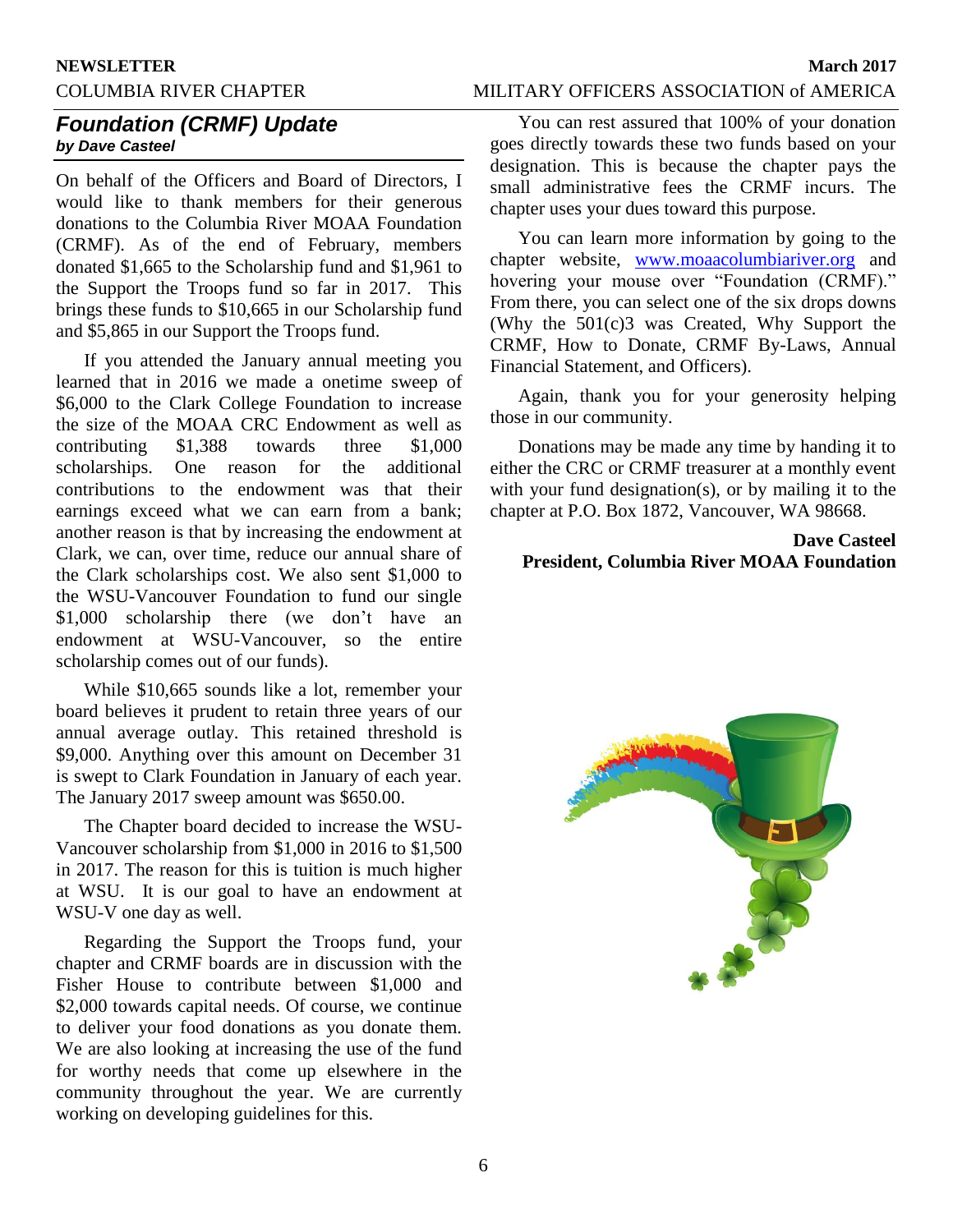## **Legislative Contacts**

### MOAA Legislative Action Center

http://www.moaa.org/Legislative/

MOAA Capitol toll free hotline at 1-866-272-6622

### White House

Comments: 202-456-1111 Switchboard: 202-456-1414 FAX: 202-456-2461 E-mail: comments@whitehouse.gov

### Congresswoman Jaime Herrera Beutler Washington's 3rd Congressional District

http://herrerabeutler.house.gov/

| Washington, DC Office:                           | Vancouver, WA Office:        |  |
|--------------------------------------------------|------------------------------|--|
| U.S. House of Representatives                    | O.O. Howard House            |  |
| 1130 Longworth House Office                      | 750 Anderson Street, Suite B |  |
| <b>Building</b>                                  | Vancouver, WA 98661          |  |
| Washington, DC 20515                             | Phone: (360) 695-6292        |  |
| Phone: (202) 225-3536                            | Fax: (360) 695-6197          |  |
| Fax: (202) 225-3478                              |                              |  |
| Contact Congresswoman Herrera Beutler via email: |                              |  |
|                                                  | .                            |  |

https://herrerabeutler.house.gov/contact-me/email-me

U.S. Senator Maria Cantwell http://cantwell.senate.gov/

The U.S. Government's Portal: http://www.usa.gov/

- U.S. Senate: http://www.senate.gov/
- U.S. House of Representatives: http://www.house.gov/



| WASHINGTON, DC                                                          | <b>SW WASHINGTON</b>     | <b>SEATTLE, WASHINGTON</b> |  |
|-------------------------------------------------------------------------|--------------------------|----------------------------|--|
| 511 Dirksen Senate Office Building                                      | The Marshall House       | 915 Second Avenue          |  |
| Washington, DC 20510                                                    | 1313 Officers Row        | Suite 3206                 |  |
| 202-224-3441                                                            | Vancouver, WA 98661      | Seattle, WA 98174.         |  |
| 202-228-0514 - FAX                                                      | 360-696-7838             | 206-220-6400               |  |
| 202-224-8273 - TDD                                                      | $360 - 696 - 7844 - FAX$ | 206-220-6404 - FAX         |  |
| Contact Senator Cantwell via email: http://cantwell.senate.gov/contact/ |                          |                            |  |

### **U.S. Senator Patty Murray** http://murray.senate.gov/

| WASHINGTON, DC                                                             | <b>SW WASHINGTON</b>        | <b>SEATTLE, WASHINGTON</b>    |  |
|----------------------------------------------------------------------------|-----------------------------|-------------------------------|--|
| 173 Russell Senate Office Building                                         | The Marshall House          | 2988 Jackson Federal Building |  |
| Washington, D.C. 20510                                                     | 1323 Officer's Row          | 915 Second Avenue             |  |
| Phone: $(202)$ 224-2621                                                    | Vancouver, Washington 98661 | Seattle, WA 98174             |  |
| Fax: (202) 224-0238                                                        | Phone: (360) 696-7797       | Phone: (206) 553-5545         |  |
|                                                                            | Fax: (360) 696-7798         | Toll Free: (866) 481-9186     |  |
|                                                                            |                             | Fax: (206) 553-0891           |  |
| Contact Senator Murray via email: http://murray.senate.gov/email/index.cfm |                             |                               |  |

### **Vancouver Area Washington State Legislative Districts and Representatives**

| Legislator        | <b>District 49</b> | <b>District 17</b> | <b>District 18</b>  | <b>District 14</b> | <b>District 20</b>    |
|-------------------|--------------------|--------------------|---------------------|--------------------|-----------------------|
| <b>Senator</b>    | Annette Cleveland  | Lynda Wilson       | Ann Rivers          | Curtis King        | John Braun            |
|                   | 786-7696           | 786-7632           | 786-7634            | 786-7626           | 786-7638              |
| Representative,   | Sharon Wylie       | Vicki Kraft        | <b>Brandon Vick</b> | Norm Johnson       | <b>Richard DeBolt</b> |
| <b>Position 1</b> | 786-7924           | 786-7994           | 786-7850            | (509) 454-7210     | 786-7990              |
| Representative,   | Monica Stonier     | Paul Harris        | Liz Pike            | Gina McCabe        | Ed Orcutt             |
| <b>Position 2</b> | 786-7872           | 786-7976           | 786-7812            | 786-7856           | 786-7896              |

Note: All phone numbers are 360 area code, except where otherwise noted. Toll free **1-800-562-6000** More info at www.leg.wa.gov/legislature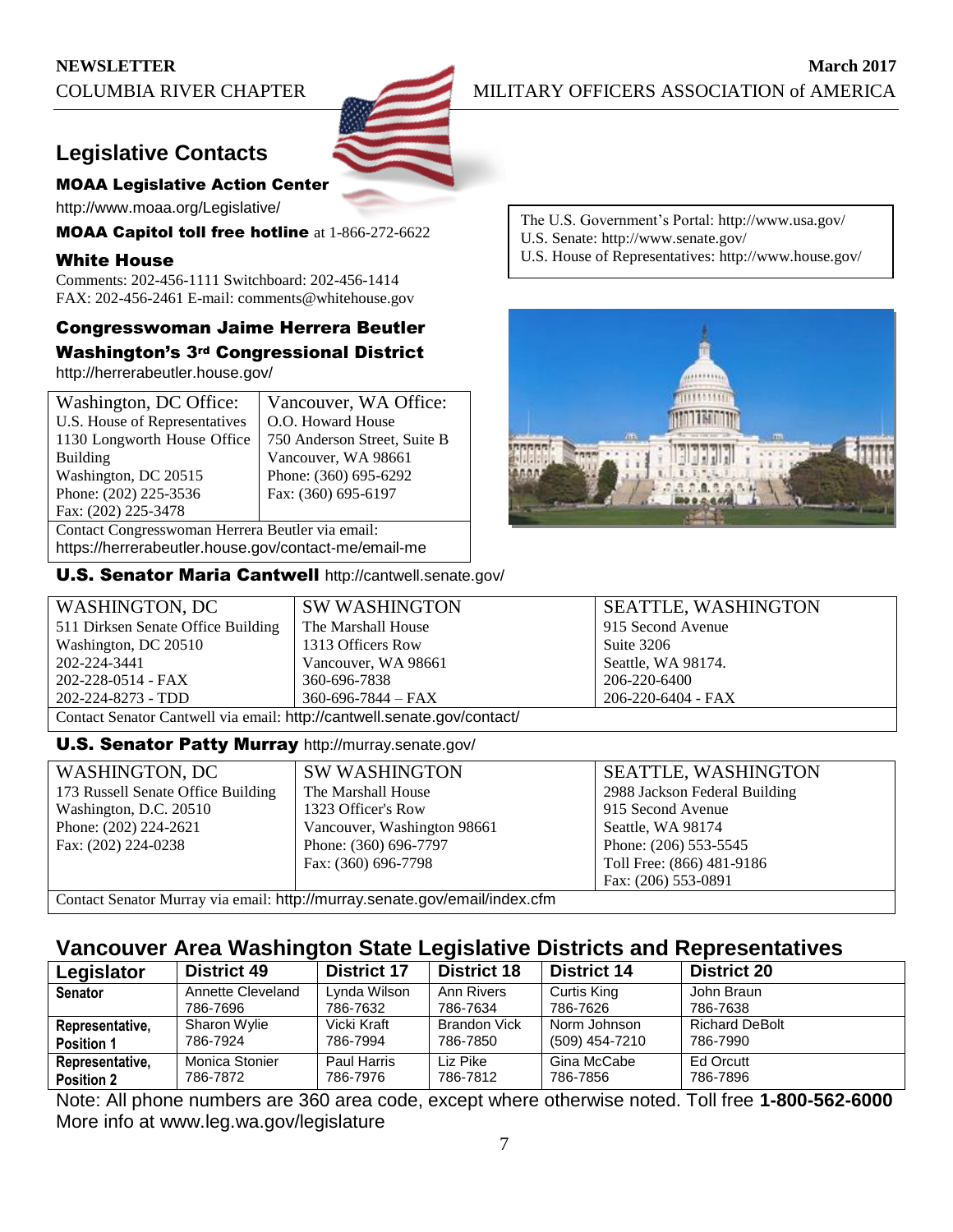## *Federal Legislative Update: by Dave Casteel*

At risk of writing an article that will be out of date before it is published, we know the White House has announced that President Trump plans to increase Defense Spending by 10%. Trump said he would "put America first by focusing on defense, law enforcement and veterans" using money previously spent abroad. This would be paid for by offsetting cuts in other programs and agencies. Of course, the "devil is in the details" as the saying goes.

The President's Budget proposal to Congress is not expected to be finalized until late March or early April. We know that both sides of the aisle in Congress have their own thoughts on what the budget should look like. Certainly, there will be considerable discussion in Congress on the proposed budget. This is where you fit in. (Please see the last three paragraphs of this article.)

According to the MOAA website, we know that a top 2017 fiscal priority of MOAA is *"to make a concerted effort to end sequestration. Significant cuts to the defense budget already have directly affected compensation and benefits. Military service is a calling, but for some, its appeal is fading. MOAA's focus is on ending sequestration, supporting troops and their families, increasing force levels to match demand, and convincing legislators we are on the wrong road and need their leadership to find a better way forward."*

Regarding the Defense Budget, *"MOAA believes strongly that maintaining military manpower, replacing and upgrading weapons and equipment worn out by years of war, and treating military people fairly are not mutually exclusive.*

*Addressing the nation's debt is a priority, and all Americans must be prepared to share the sacrifices required to accomplish it. But a nation still in conflict must meet funding needs for both people and weapons, rather than sacrificing one for the other.*

*Arbitrary sequestration cuts will force service planners to impose even steeper force-reduction efforts in the midst of ongoing military operations. This threatens the* nation's *ability to respond to threats and places the burden of these operations on the shoulders of the remaining troops and families. The recent two-year budget agreement does not fix the problem; it only defers it.*

*To the extent force cuts require separation of members with lengthy service, MOAA supports the use of early retirement authority and enhanced voluntary separation incentives to more fairly recognize the extended service and sacrifice of these servicemembers."*

As always, YOU can make a difference by weighing in and by signing up for MOAA's Legislative Alerts. When you receive them, "hit send." If your spouse does so also, you can effectively double your effectiveness. If all of MOAA's spouses did this, we could potentially send well over 500,000 messages to Congress!

We hope to demonstrate the ease of using the MOAA hotline to communicate with your members of Congress at the March lunch meeting to show you how easy it is. The MOAA Hotline number is published near the top of the Legislative Contacts page in every newsletter.

As a reminder, MOAA Council (i.e., State) Presidents, National Directors, and staff will Storm the Hill on April  $5<sup>th</sup>$ . Please plan to support them during the first week of April with a phone call and/or e-mail.

> **Dave Casteel Legislative Affairs**

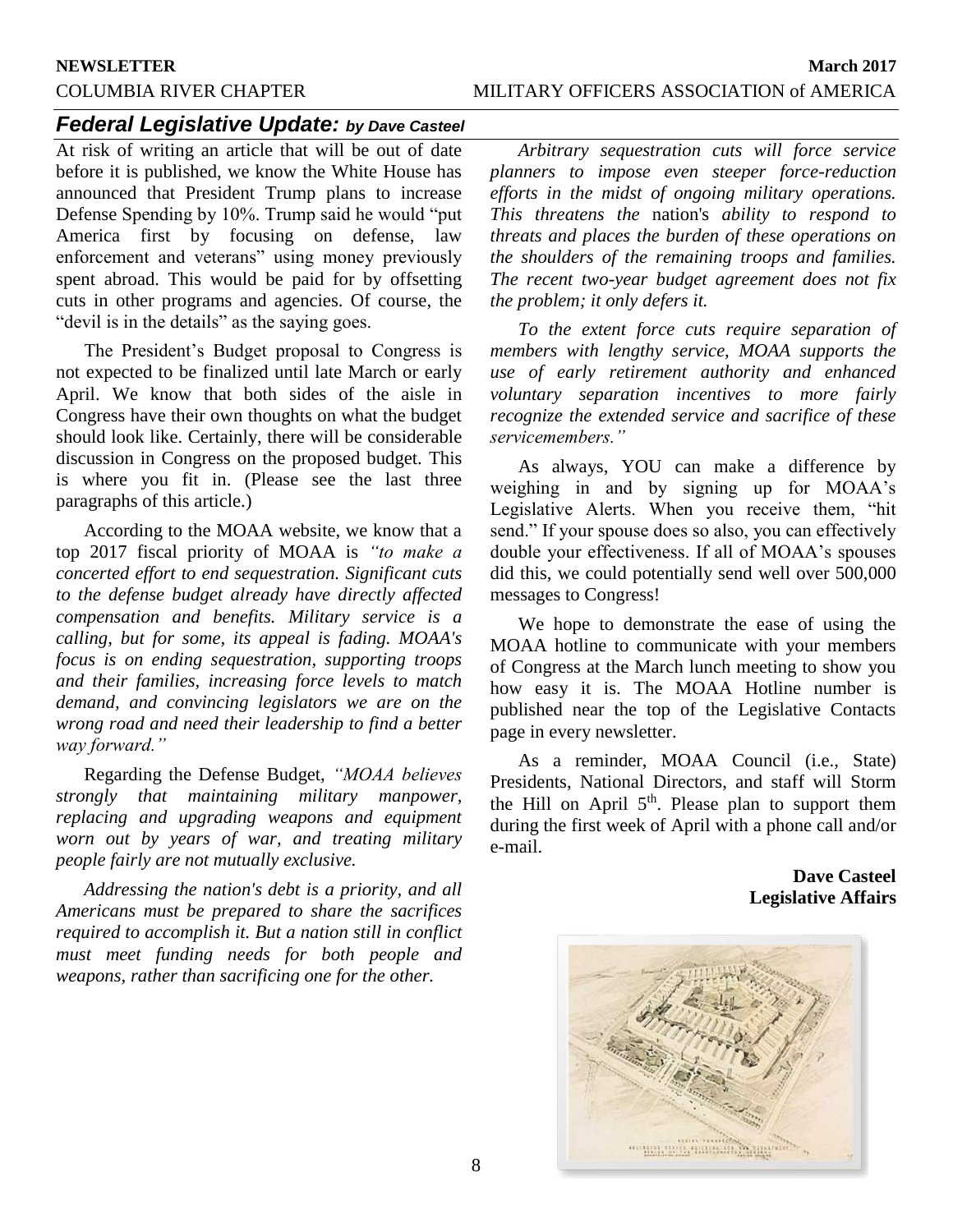### COLUMBIA RIVER CHAPTER MILITARY OFFICERS ASSOCIATION of AMERICA

## *Washington State Legislative Affairs Update: contributed by Dave Casteel*

The Veterans Legislative Coalition (VLC) is working on your behalf

### **Kitsap Daily News** Tue Feb 28th, 2017 4:13pm

Service to this country often comes with certain handicaps and being assigned to this state often exacerbates them. That's why the Washington State Veterans Legislative Coalition is advocating on behalf of active duty, reservists, veterans and their families.

There are many differences in the lives of active duty, reservists and veterans from those of their civilian counterparts. For instance, a civilian leaves school and then enters the workforce and progresses on with life. They know the community and can flourish within it. However, those who go into the military are almost always separated from the community in which they grew up, distanced from family and friends — building a civilian career is put on hold. They cannot put down roots. So when they eventually do leave the service, there is much catching up to be done.

Many of the rules, ordinances and laws in this state did not take into consideration military families and their lifestyles. The purpose of the Washington State Veterans Legislative Coalition is to level the playing field for service members, their families and veterans. The coalition is a lobbying organization formed to work with the Washington State Department of Veteran Affairs and the state Legislature.

The Veterans Legislative Coalition's membership is made up of veteran service organizations and volunteers. Operating in conjunction with the WDVA, the coalition communicates with elected officials regarding laws protecting or enhancing the lives of service members, veterans and families.

Each year at the beginning of the legislative season in Olympia, the Veterans Legislative Coalition receives a list of proposed veteran-focused bills from the WDVA. It then decides which bills it will support and has a member there to provide supportive testimony at public hearings.

The Veterans Legislative Coalition enjoys good standing with the Legislature because of its professionalism. Thanks to its willingness to work with the legislators, success rates are high.

For example, active duty members and family once had to pay out-of-state college tuition until they could show Washington state residency for 12 months. The Veterans Legislative Coalition worked with the WDVA and the Legislature to reduce that residency requirement to just one month.

Other examples of their work: a bill that reduced the fees in state parks and forests for active duty and veterans and stricter laws against "pension poaching" — a scam that fooled elderly vets by charging for services that are, in fact, free.

This session, the Veterans Legislative Coalition is supporting the passage of Senate Bill 1041. It would have the Washington attorney general enforce certain consumer protections for active duty service members related to contracts for cable television, cell phones, apartments, and so on.

"The men and women of our armed forces face unique challenges. As someone who comes from a military family, I believe it is important to do everything we can to support those who serve or have served our country. My proposal ensures military consumers don't get stuck with contracts they can't use because they are deployed or ordered to relocate," said state Attorney General Bob Ferguson.

The Veterans Legislative Coalition is also supporting House Bill 1055, which would permit the Washington state attorney general's office to provide free legal services for reservists and active duty folks related to legal issues stemming from their military service.

Readers can go online to www.app.leg.wa.gov/billinfo to learn who their elected officials are and find out what veteran/active duty-focused bills under consideration. A simple email, phone call or — even better — face-to-face testimony at a public hearing are effective ways to get laws passed that benefit all of us.